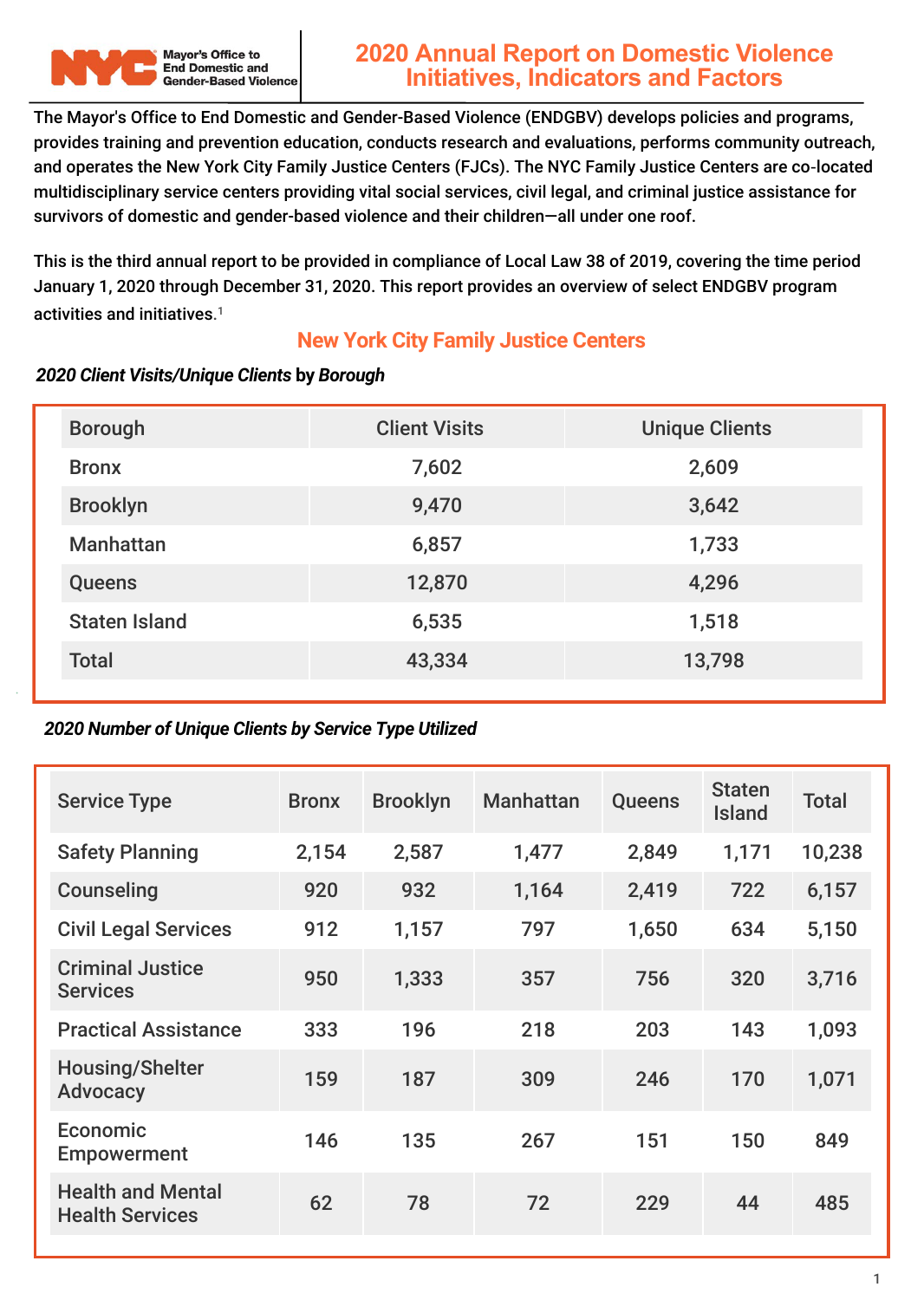

#### *2020 Contracted Legal Service Provider Staff by Primary Legal Practice for Each Family Justice Center*

| Legal<br>Service/Borough              | <b>Bronx</b>                                                             | <b>Brooklyn</b> | <b>Manhattan</b> | <b>Queens</b>  | <b>Staten</b><br><b>Island</b> | Total #<br><b>Contracted</b><br><b>Service</b><br>Provider<br><b>Staff</b> |                                                 |
|---------------------------------------|--------------------------------------------------------------------------|-----------------|------------------|----------------|--------------------------------|----------------------------------------------------------------------------|-------------------------------------------------|
| <b>Family Law</b><br><b>Attorneys</b> | $\overline{2}$                                                           | $\overline{2}$  | 2                | $\overline{2}$ | $\overline{2}$                 | 10                                                                         | There are 5<br>family law<br>paralegals         |
| Immigration<br><b>Attorneys</b>       | $\mathbf{1}$                                                             | $\mathbf{1}$    | $\mathbf{1}$     | $\mathbf{1}$   | $\mathbf{1}$                   | 5                                                                          | There are 3<br>immigration<br>law<br>paralegals |
| <b>Housing Attorneys</b>              | There are 3 legal service providers who rotate coverage across all FJCs. |                 |                  |                |                                |                                                                            |                                                 |

Note: The City contracts with vendors to provide onsite legal services at the NYC Family Justice Centers. In some instances, a vendor may hold the contract to provide services onsite at multiple FJCs.

#### *2020 Contracted Legal Service Provider Staff by Languages Spoken for Each Family Justice Center number of contracted staff who speak each language is in ()*

| <b>Bronx</b> | <b>Brooklyn</b> | <b>Manhattan</b> | <b>Queens</b> | <b>Staten Island</b> |
|--------------|-----------------|------------------|---------------|----------------------|
| Spanish (8)  | Arabic (1)      | Portuguese (1)   | Korean (1)    | Spanish (4)          |
|              | Farsi (1)       | Russian (1)      | Spanish (2)   |                      |
|              | Polish (1)      | Spanish (5)      |               |                      |
|              | Spanish (4)     |                  |               |                      |
|              |                 |                  |               |                      |

Note: All legal service provider staff have English language capacity.This chart reflects contracted legal staff onsite at the NYC Family Justice Centers who speak languages in addition to English.

#### *2020 Contracted Non-Legal Service Provider Staff by Primary Service Area for Each Family Justice Center*

| Non-Legal<br>Service/Borough             | <b>Bronx</b> | <b>Brooklyn</b> | <b>Manhattan</b> | <b>Queens</b> | <b>Staten</b><br><b>Island</b> | Total #<br><b>Contracted</b><br><b>Service Provider</b><br><b>Staff</b> |
|------------------------------------------|--------------|-----------------|------------------|---------------|--------------------------------|-------------------------------------------------------------------------|
| <b>Case Management</b>                   | 3            | 3               | $\overline{2}$   | $\mathcal P$  | $\overline{2}$                 | 12                                                                      |
| <b>Children's Services</b>               | 4            | $\overline{4}$  | $\overline{4}$   | 4             | 4                              | 20                                                                      |
| <b>Reception and</b><br><b>Screening</b> |              | 4               |                  |               | 4                              | 20                                                                      |

Note: The City contracts with vendors to provide onsite non-legal services at the NYC Family Justice Centers. In some instances, a vendor may hold the contract to provide services onsite at multiple FJCs. The chart above reflects the number of contracted staff onsite at each FJC.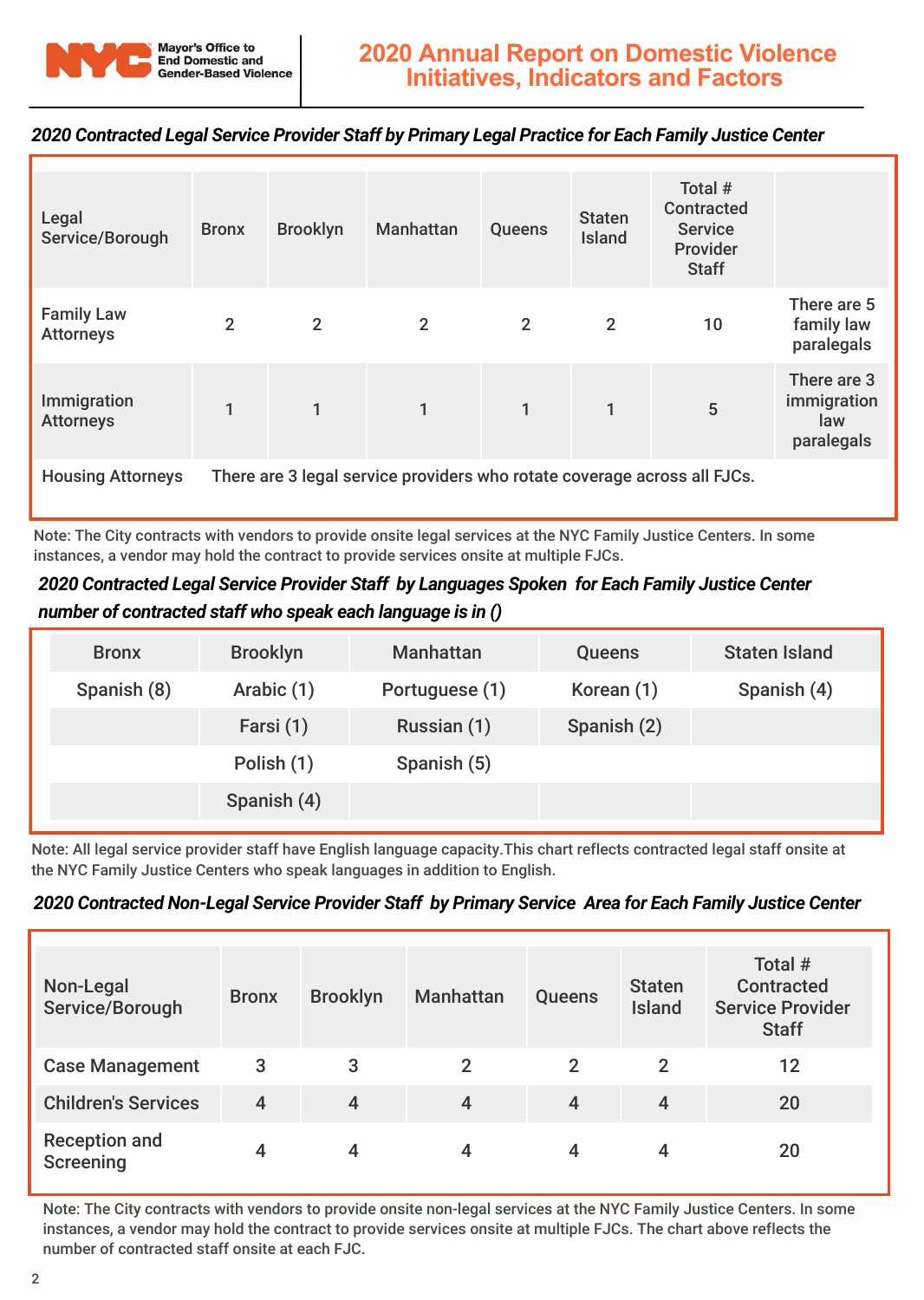

#### *2020 List of Economic Empowerment Programs/Services at Each Family Justice Center*

| Program                                                               | <b>Bronx</b>         | <b>Brooklyn</b> | <b>Manhattan</b> | Queens | <b>Staten</b><br><b>Island</b> |
|-----------------------------------------------------------------------|----------------------|-----------------|------------------|--------|--------------------------------|
| <b>WISE (Working in Support of Education)</b>                         | $\blacktriangledown$ |                 |                  |        |                                |
| <b>Steps for Success</b>                                              | $\overline{a}$       |                 |                  |        |                                |
| here, there and Everywhere                                            | $\blacksquare$       |                 |                  |        |                                |
| <b>Sanctuary for Families' Economic</b><br><b>Empowerment Program</b> |                      |                 |                  |        |                                |
| <b>GetCoveredNYC</b>                                                  |                      |                 |                  |        |                                |
| <b>Human Resources Administration</b><br>(HRA)                        |                      |                 |                  |        |                                |
| <b>Supplemental Nutrition Assistance</b><br>Program (SNAP)            |                      |                 |                  |        |                                |
| <b>HousingLink</b>                                                    |                      |                 |                  |        |                                |
|                                                                       |                      |                 |                  |        |                                |

Note: An HRA vendor at the Bronx and Brooklyn FJCs provides clients with SNAP application and re- certification assistance. FJC off-site community-based partner organizations provide this service to clients at the Manhattan, Queens and Staten Island FJCs.

# **Policy and Training Institute**

## **Training Institute**

In 2020, the Training Team conducted 78 trainings. The following table provides a breakdown of those trainings by participant type:

| <b>Participant Type</b>  | <b>Number of Trainings</b> |
|--------------------------|----------------------------|
| <b>City Agency Staff</b> | 22                         |
| <b>Non-Profit Staff</b>  | 54                         |
| Other                    |                            |
| <b>Total</b>             | 78                         |
|                          |                            |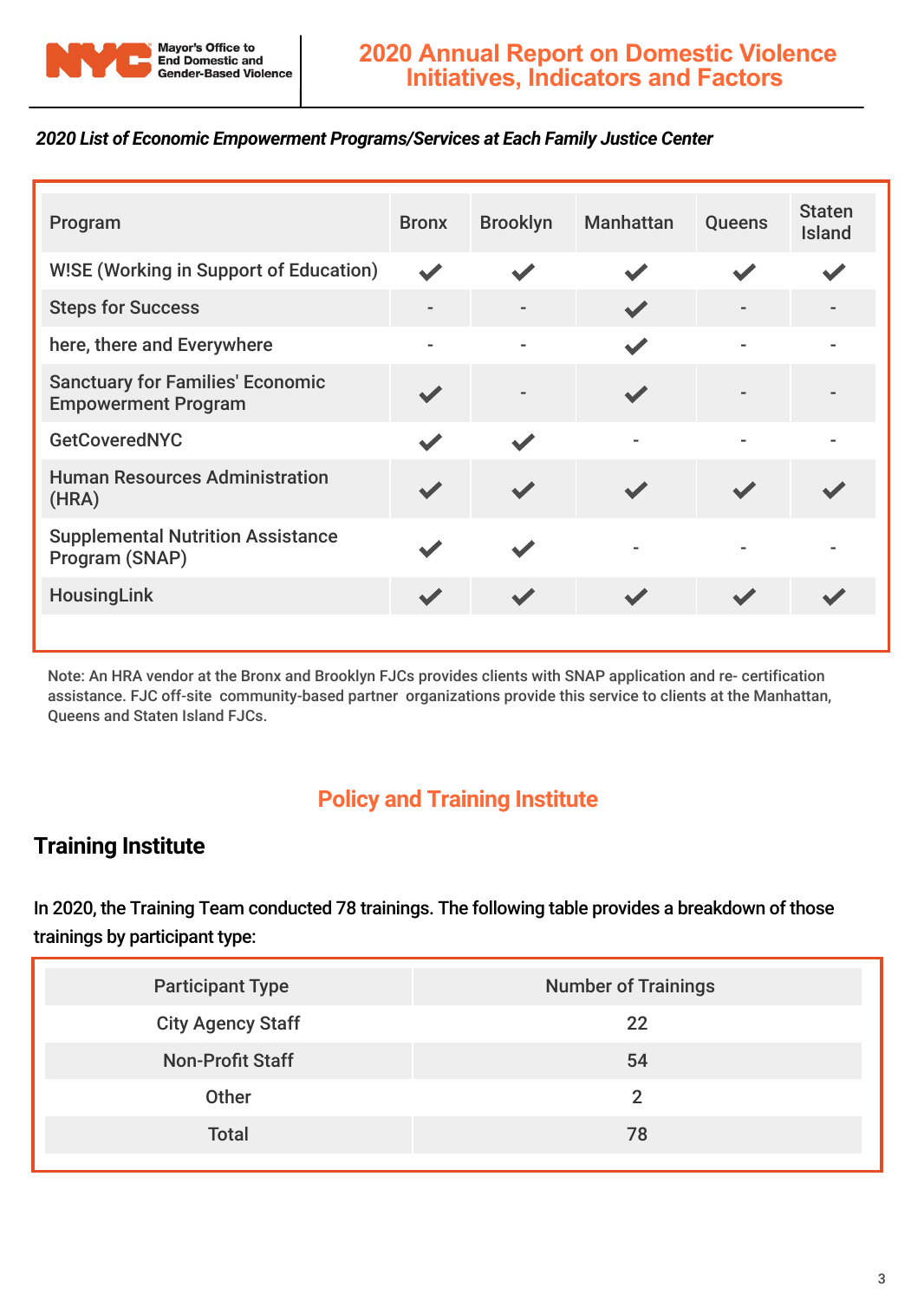

## **Policy and Training Institute (continued)**

# **Healthy Relationship Training Academy**

In 2020, the Healthy Relationship Training Academy conducted 119 workshops for youth, parents and professionals. The following table provides a breakdown of those workshops by participant type:

| <b>Participant Type</b> | <b>Number of Workshops</b> |
|-------------------------|----------------------------|
| Youth                   | 105                        |
| <b>Parents</b>          | $\overline{2}$             |
| <b>Staff</b>            | 12                         |
| <b>Total</b>            | 119                        |

## **Outreach**

In 2020, ENDGBV conducted 219 outreach events and the table below provides a breakdown of those outreach events by type of outreach:

| <b>Type of Outreach</b>             | <b>Number Conducted</b> |
|-------------------------------------|-------------------------|
| <b>Community Events</b>             | 85                      |
| <b>Community Meetings/Trainings</b> | 90                      |
| <b>Presentations</b>                | 20                      |
| <b>Other Events</b>                 | 24                      |
| <b>Total</b>                        | 219                     |

During the NYS on PAUSE, the ENDGBV outreach team conducted 919 outreach remote notifications to city agencies, elected officials, community organizations, medical facilities and essential businesses to inform them on remote gender-based violence services or ask them to post information for the public. The following is breakdown of the notification activity:

| <b>Type of Notification</b>              | <b>Number Conducted</b> |
|------------------------------------------|-------------------------|
| <b>Community Organizations</b>           | 116                     |
| <b>City Agencies</b>                     | 103                     |
| <b>Elected Official/Community Boards</b> | 134                     |
| <b>Hospitals/Medical Facilities</b>      | 44                      |
| <b>Essential Business</b>                | 522                     |
| <b>Total</b>                             | 919                     |